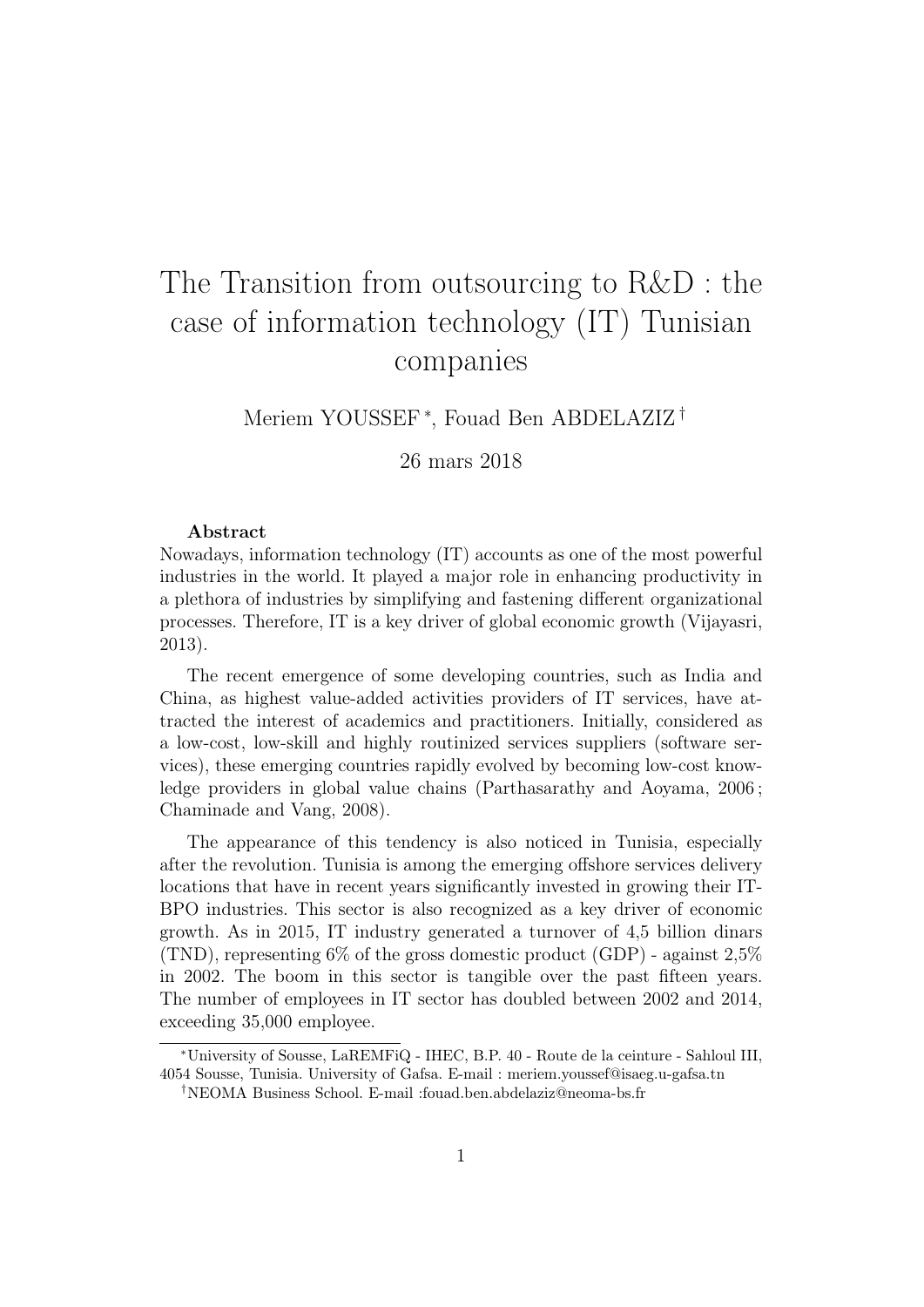Few studies addressed the development of the Tunisian software industry. Harbi et al. (2009) found that successful firms do not invest in R&D, accept high levels of demand and concentrate on traditional markets. However, they did not consider the outsourcing dimension in ICT sector. Sdiri and Ayadi (2016) found that, in terms of innovation, the outsourcing strategy is profitable for the Tunisian service firms and that quality and flexibility are the additional motivations for onshore outsourcing.

Our research explores the recent emergence of R&D services and their importance in the development of software industry in Tunisia. Undoubtedly, outsourcing standard and routine IT activities is no longer an efficient strategy, for firms, to persist on the market over the long run.

Both qualitative and quantitative studies were conducted to explain this phenomenon in the IT Tunisian firms. Our empirical results advocates that the Tunisian IT industry is on the path of reaching a new stage of progress.

Keywords : IT software services, IT R&D upgrading, Tunisian IT companies, Offshore IT outsourcing.